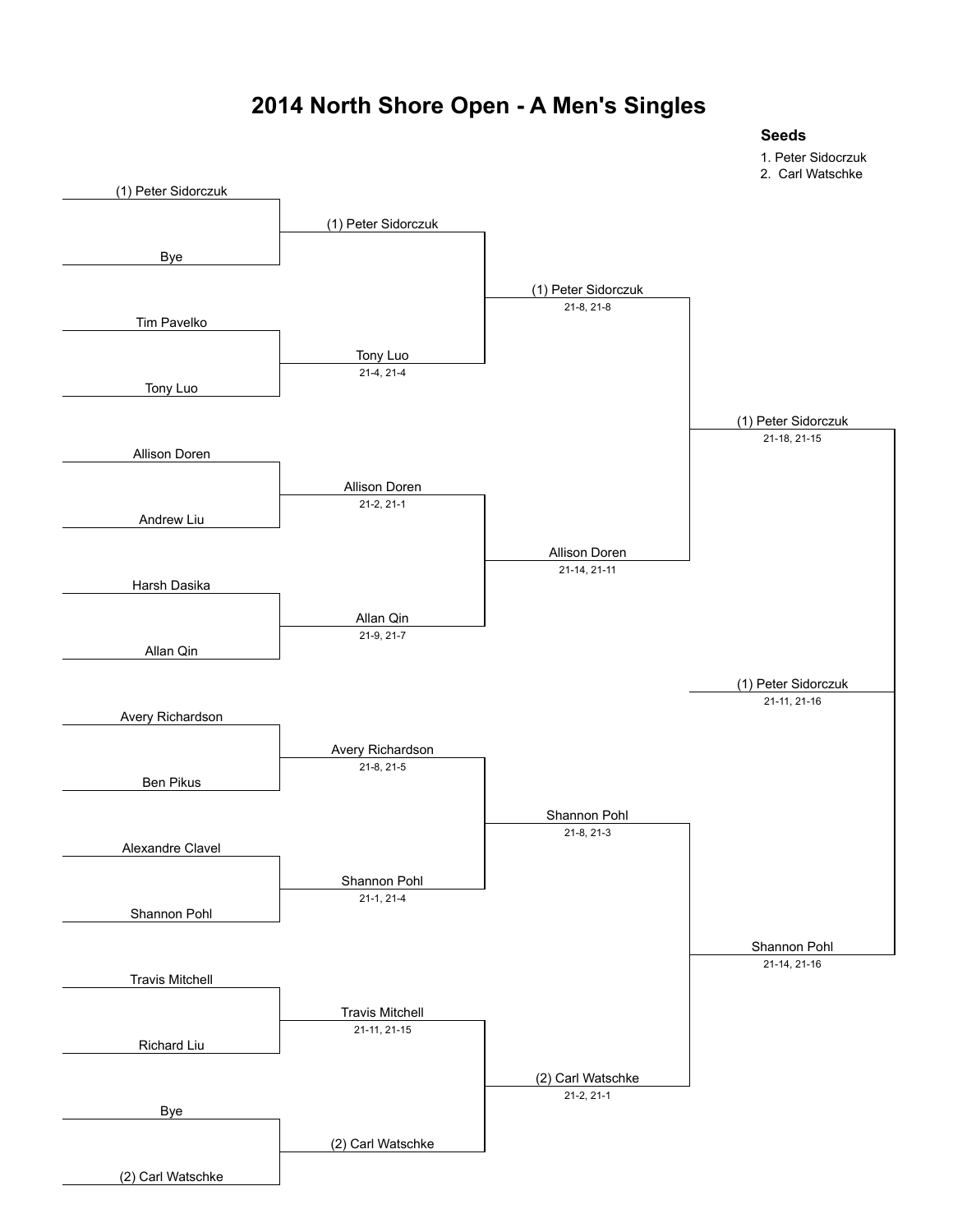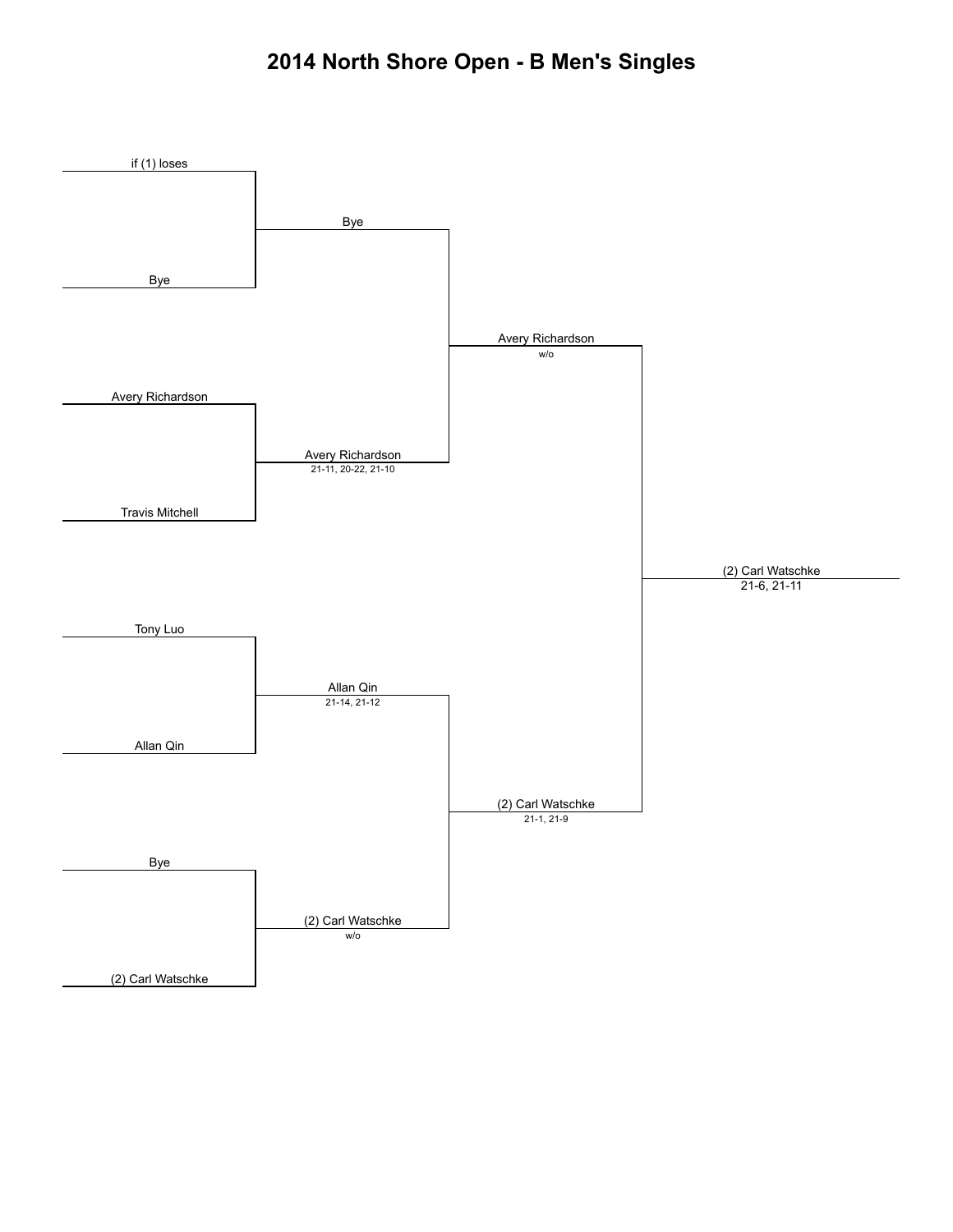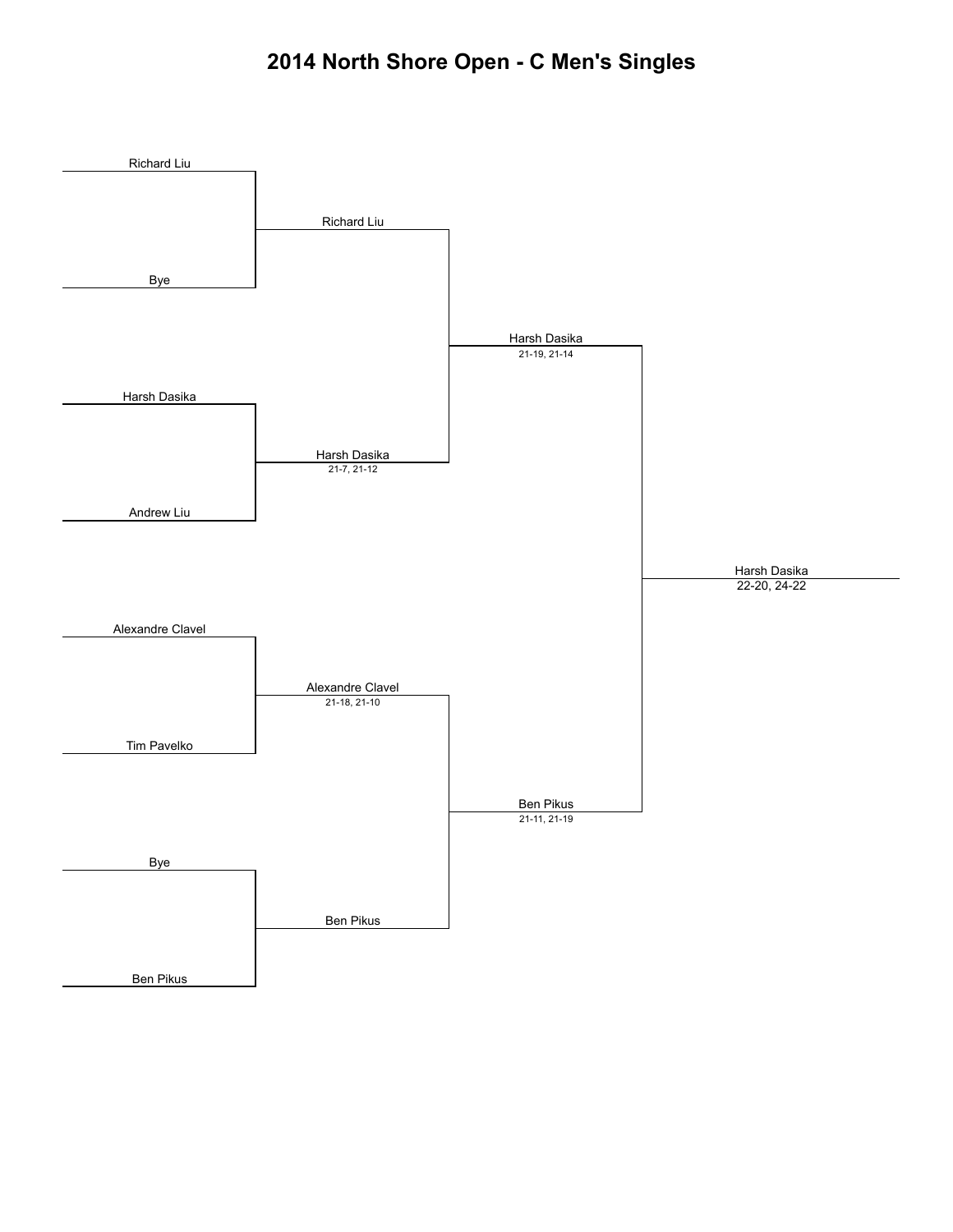# **2014 North Shore Open - D Men's Singles**

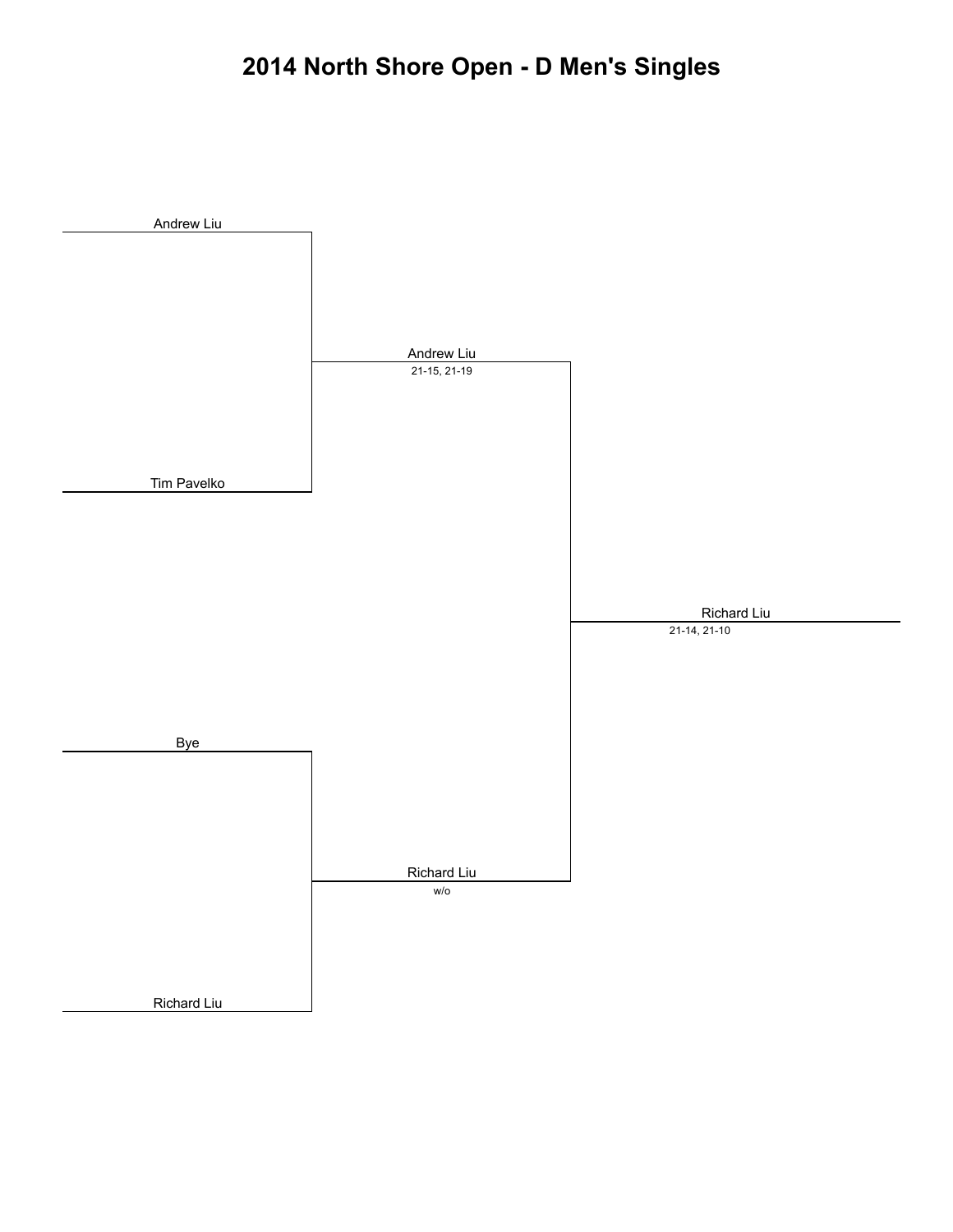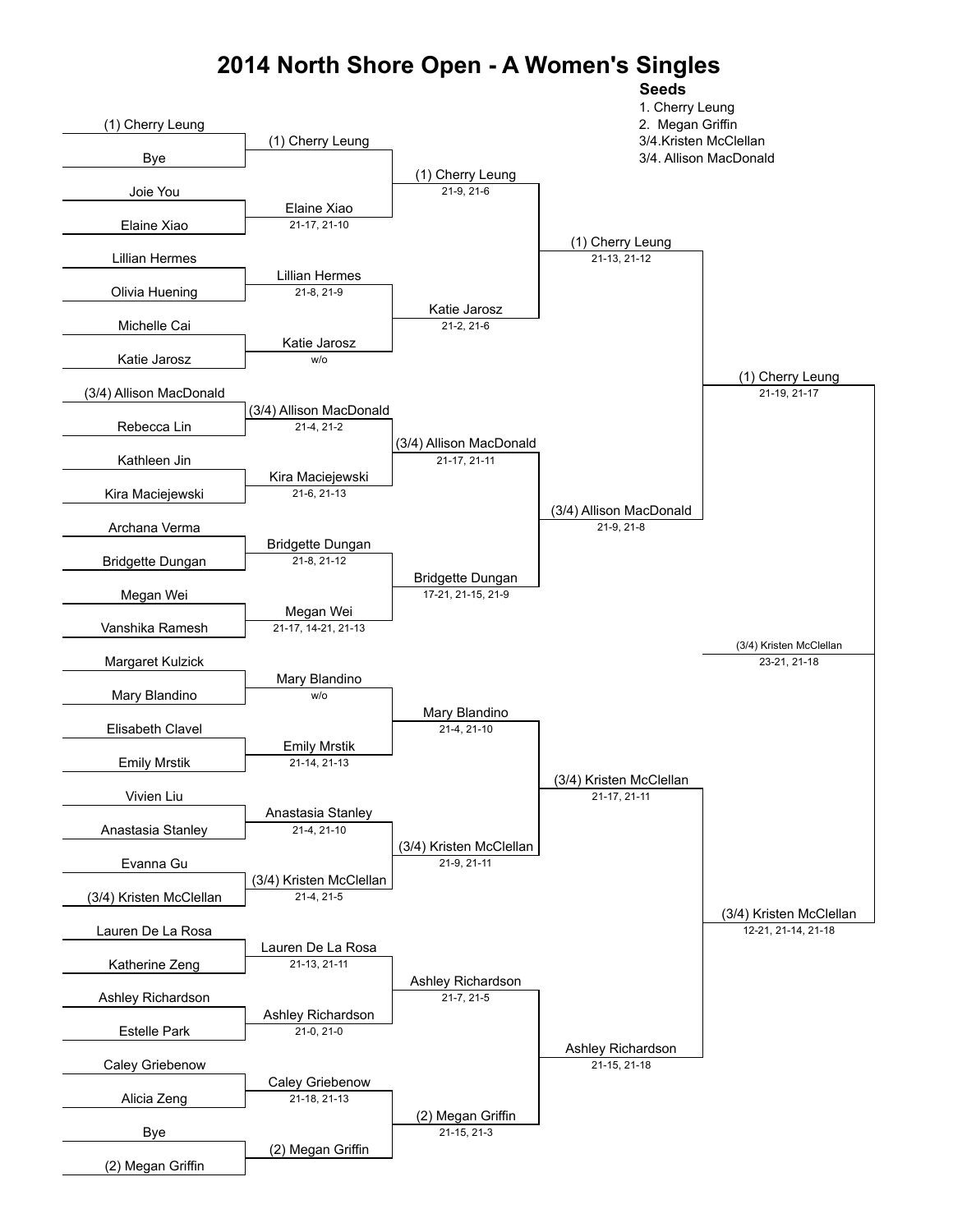### **2014 North Shore Open - B Women's Singles**

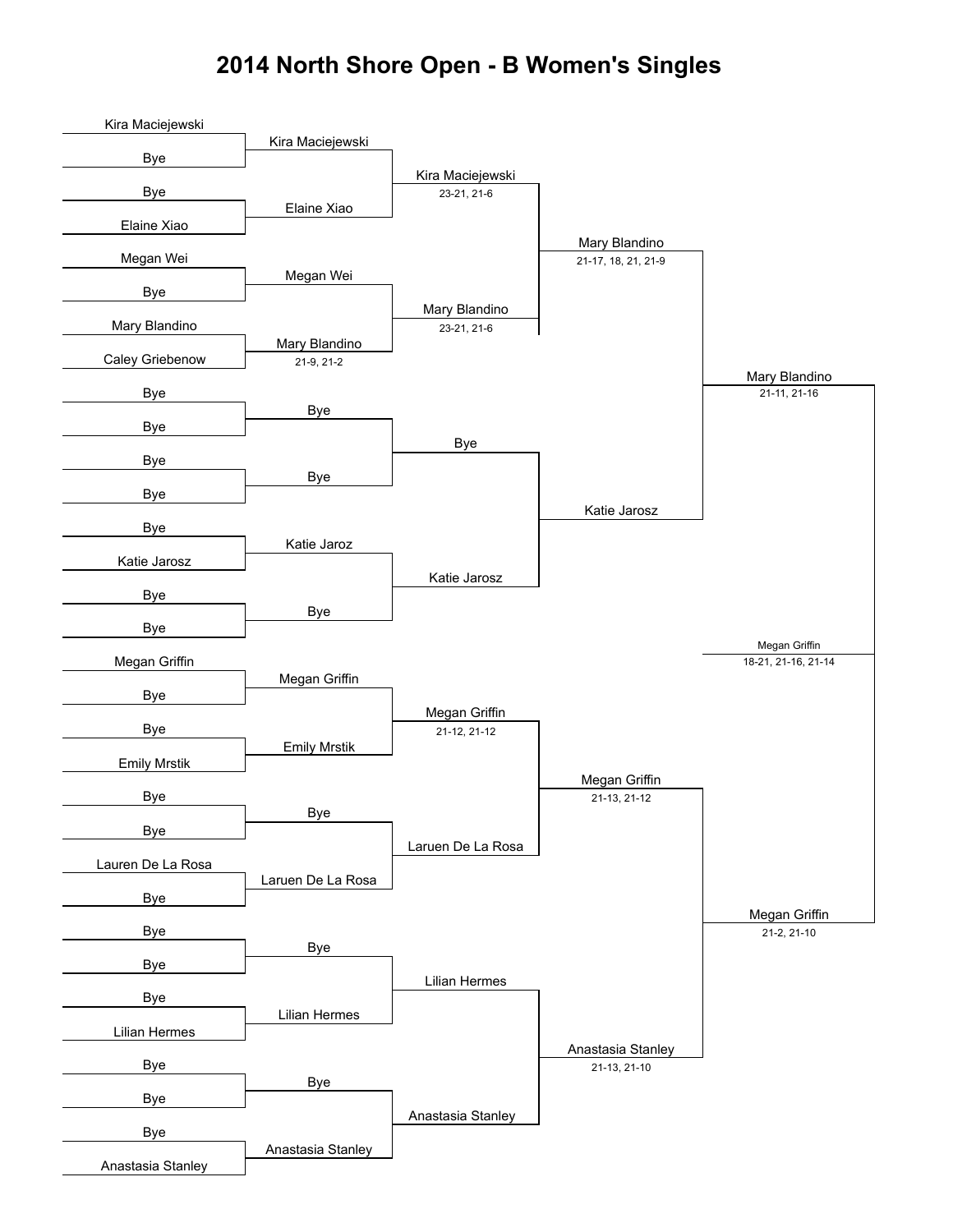### **2014 North Shore Open - C Women's Singles**

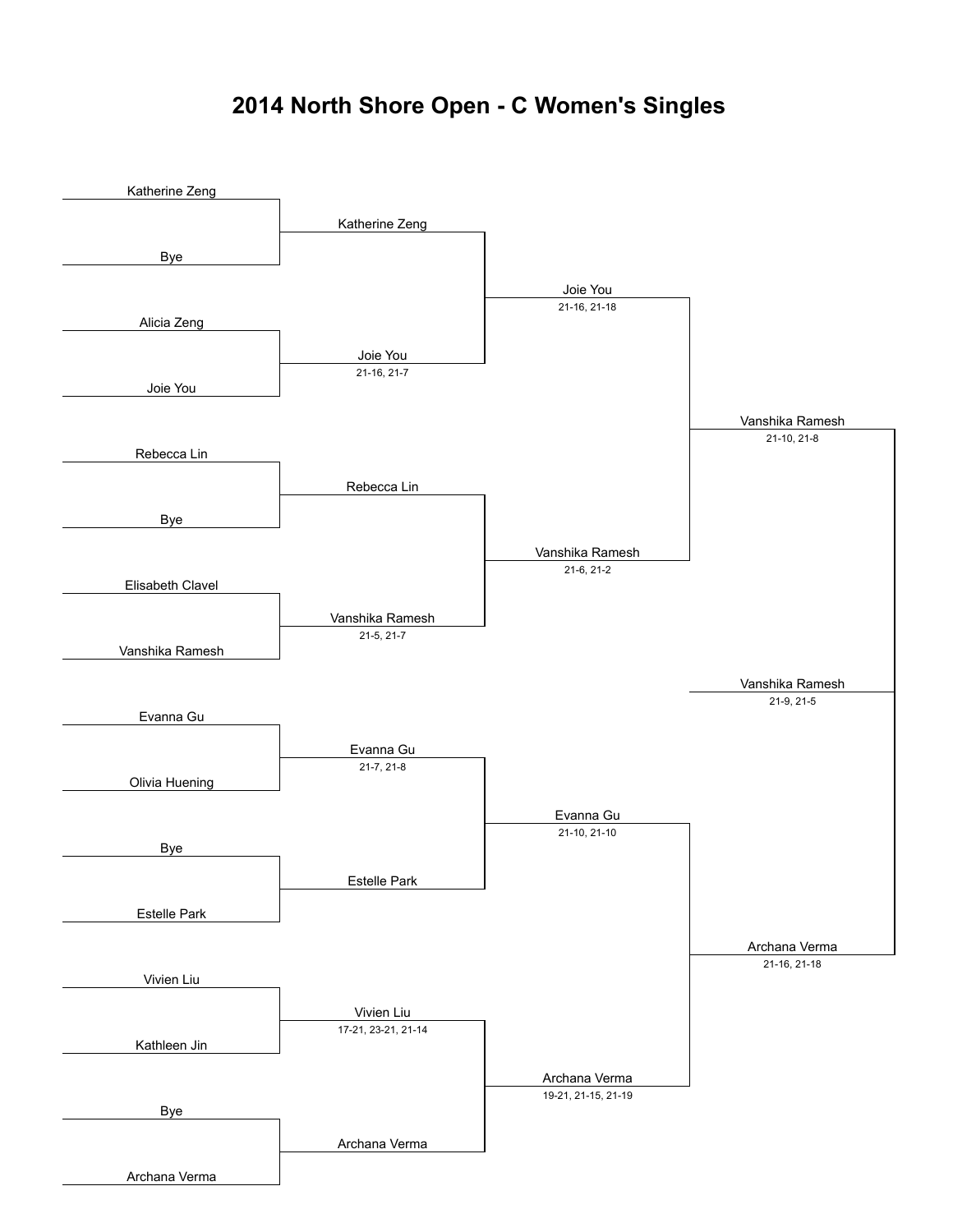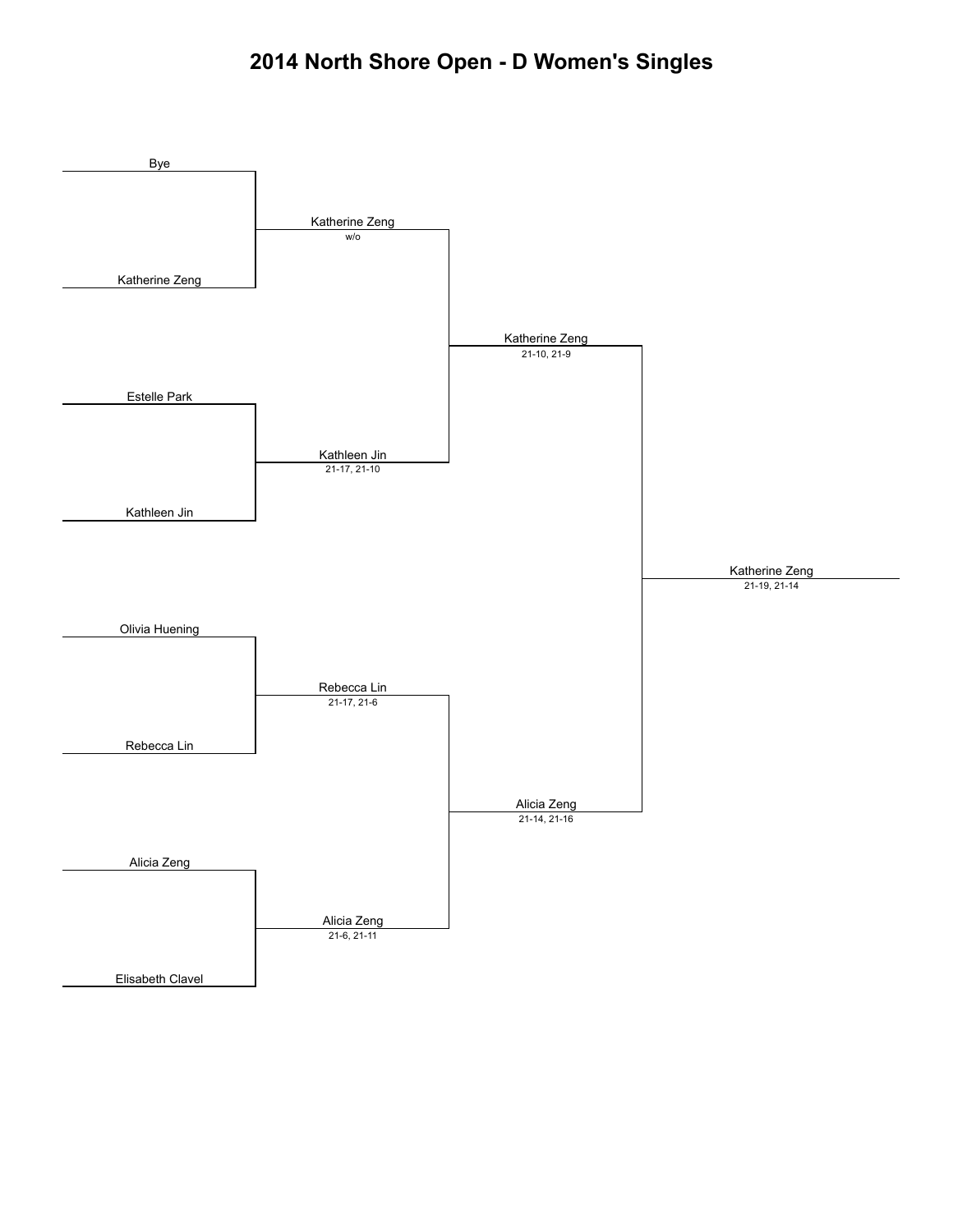# **2014 North Shore Open - Men's Doubles**

| <b>Group A</b>                     | <b>Wins</b>    | <b>Place</b> |
|------------------------------------|----------------|--------------|
| Ajit Ram<br><b>Tarwin Winawan</b>  | $\overline{2}$ |              |
| Sumeda Upnor<br><b>Chris West</b>  | 1              | 2            |
| Jan Richardson<br>Avery Richardson | $\Omega$       | 3            |

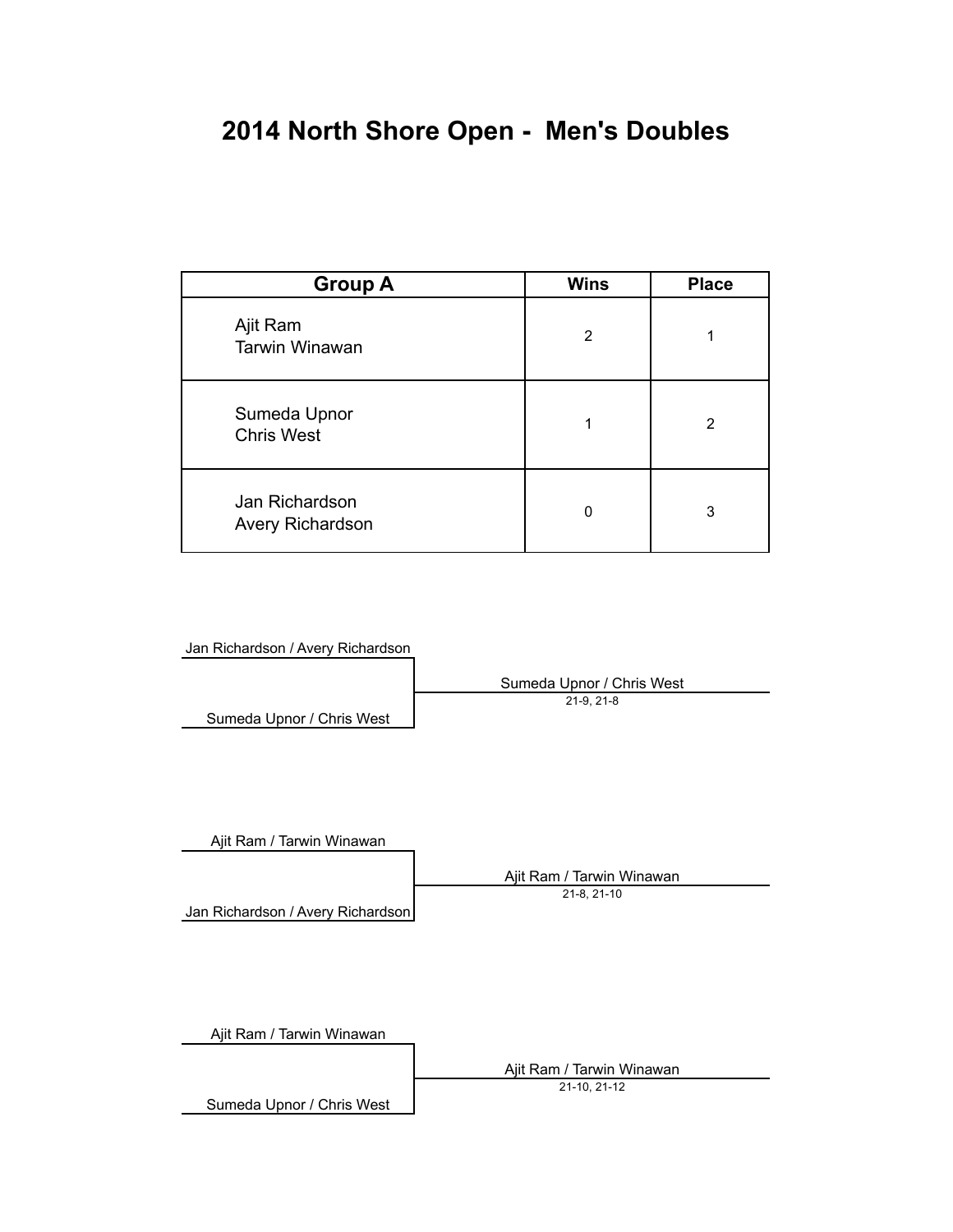# **2014 North Shore Open - Men's Doubles**

| <b>Group B</b>                       | <b>Wins</b> | <b>Place</b> |
|--------------------------------------|-------------|--------------|
| Peter Sidorczuk<br>Carl Watschke     | 2           |              |
| Haijun Sun<br><b>Travis Mitchell</b> | 0           | 3            |
| Shannon Pohl<br><b>Allison Doren</b> |             | 2            |

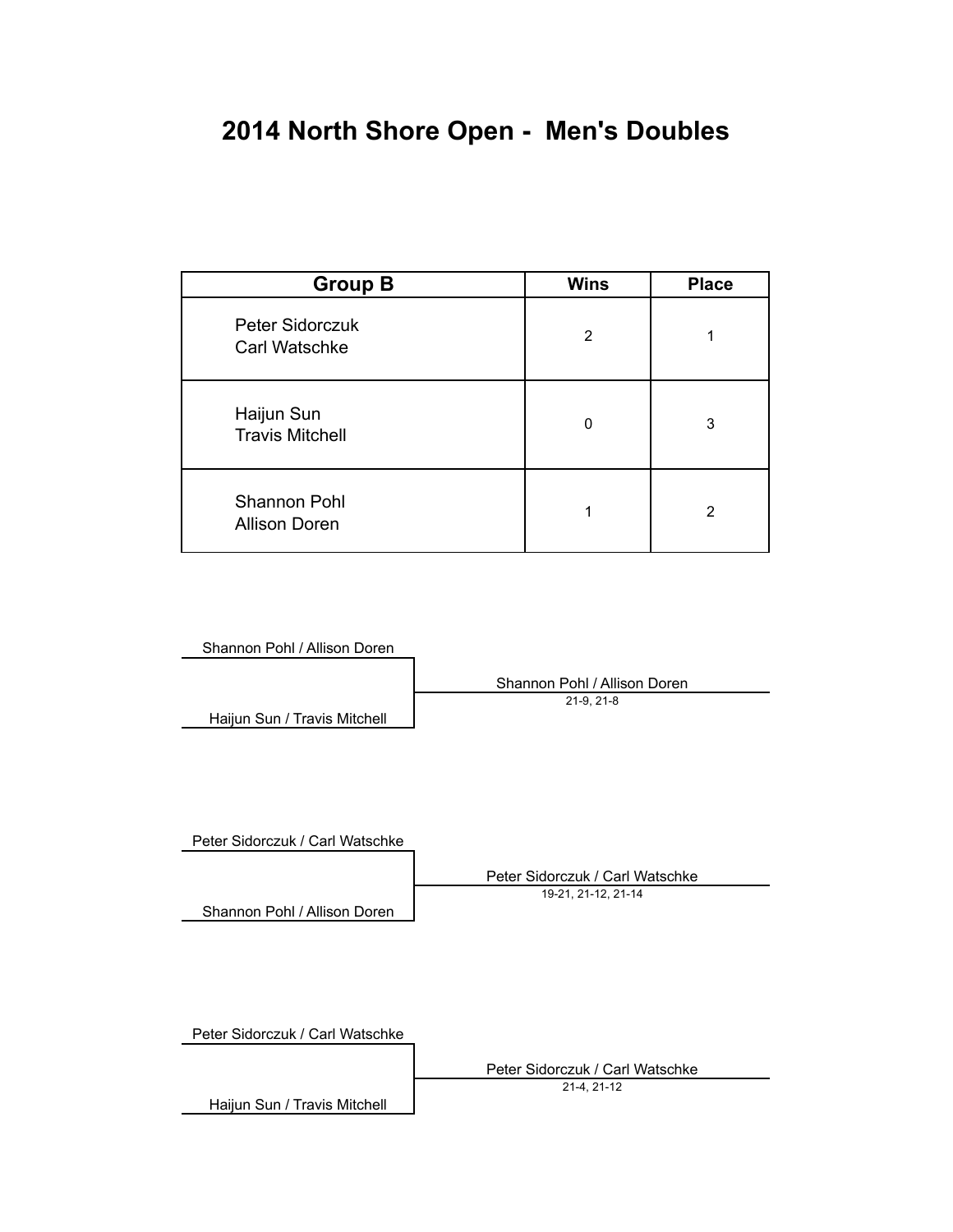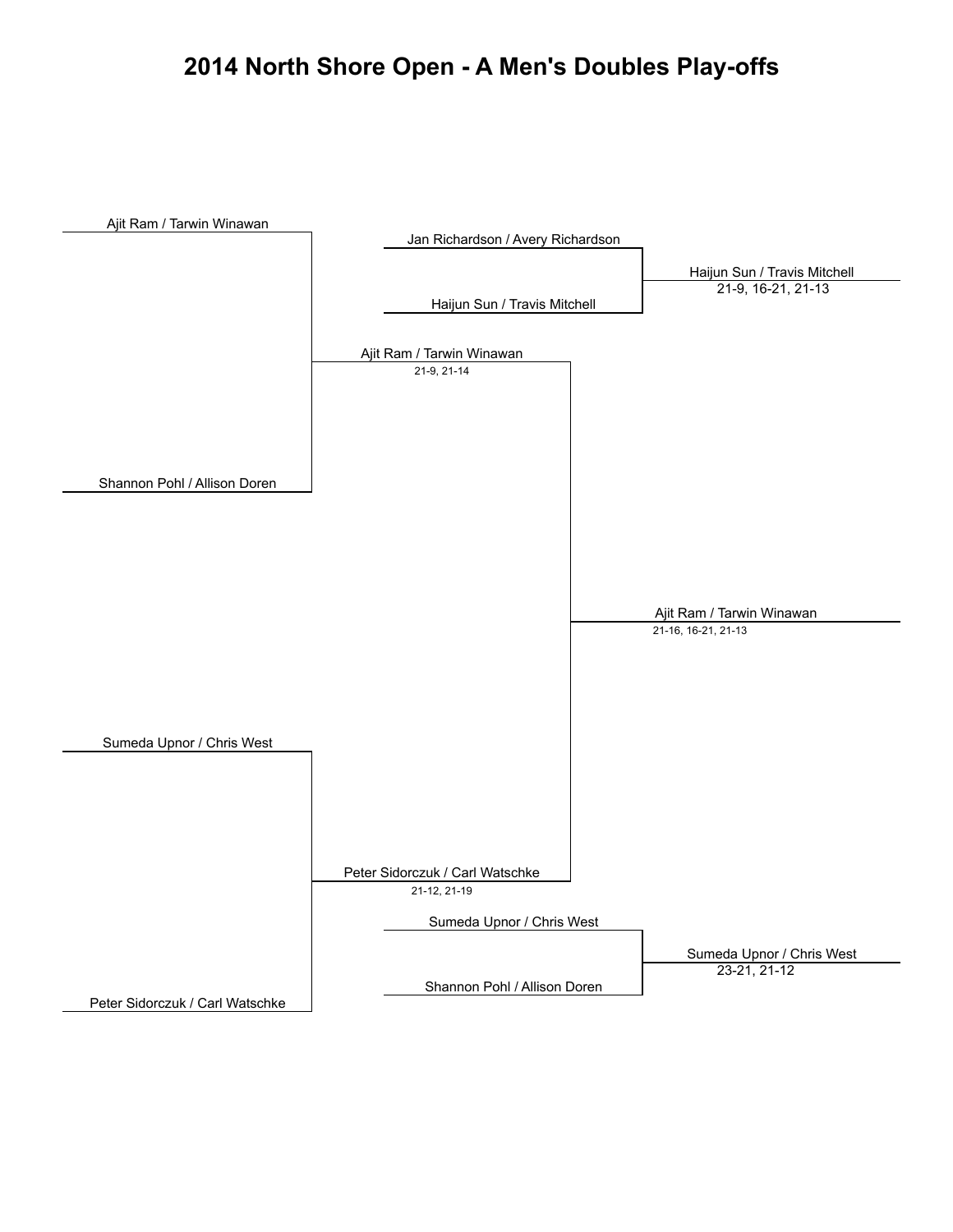### **2014 North Shore Open - A Women's Doubles**

#### **Seeds**

1. Cherry Leung / Preethi Gowda

2. Kristen McClellan / Jessica Schwartz

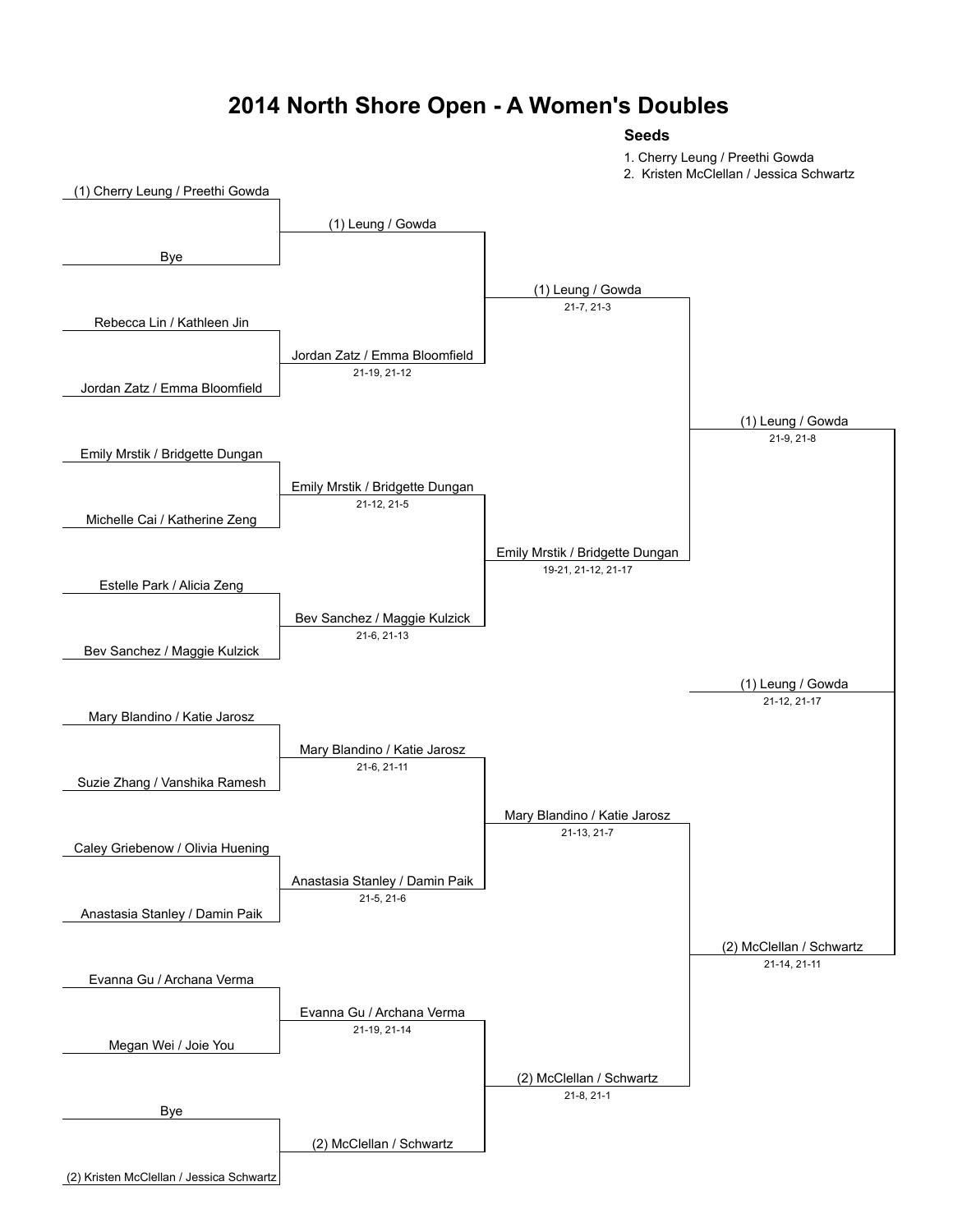### **2014 North Shore Open - B Women's Doubles**

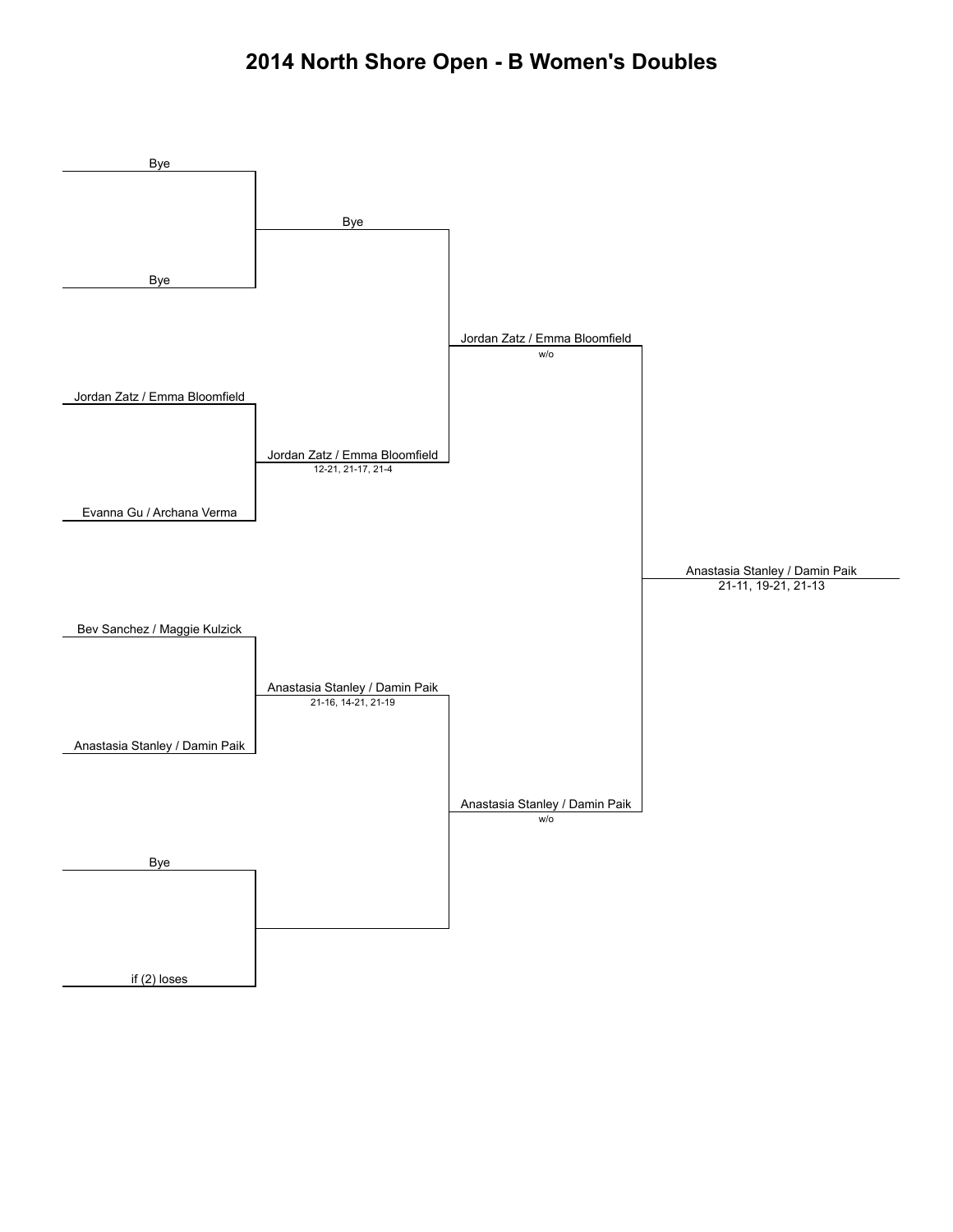### **2014 North Shore Open - C Women's Doubles**

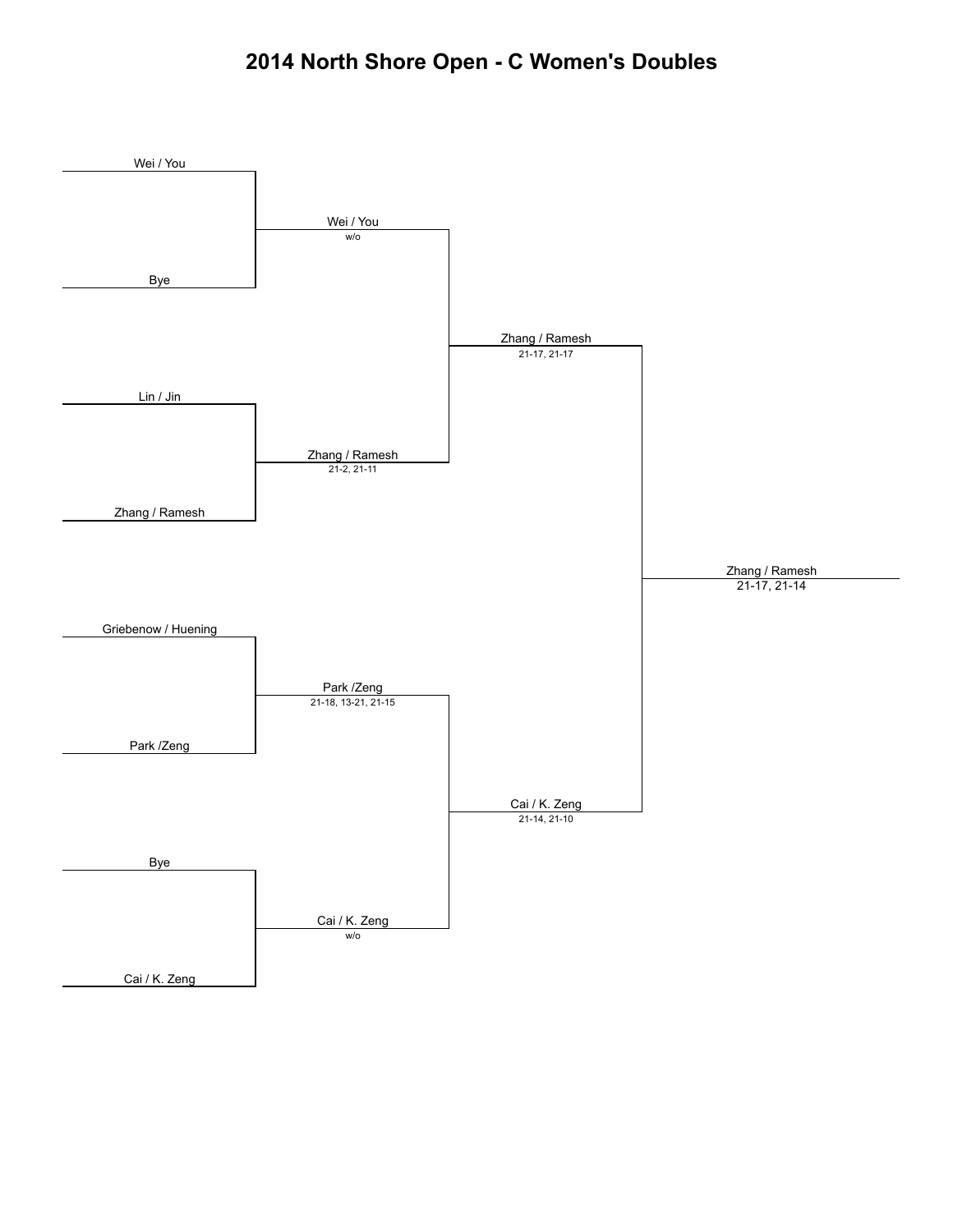# **2013 North Shore Open - D Women's Doubles**

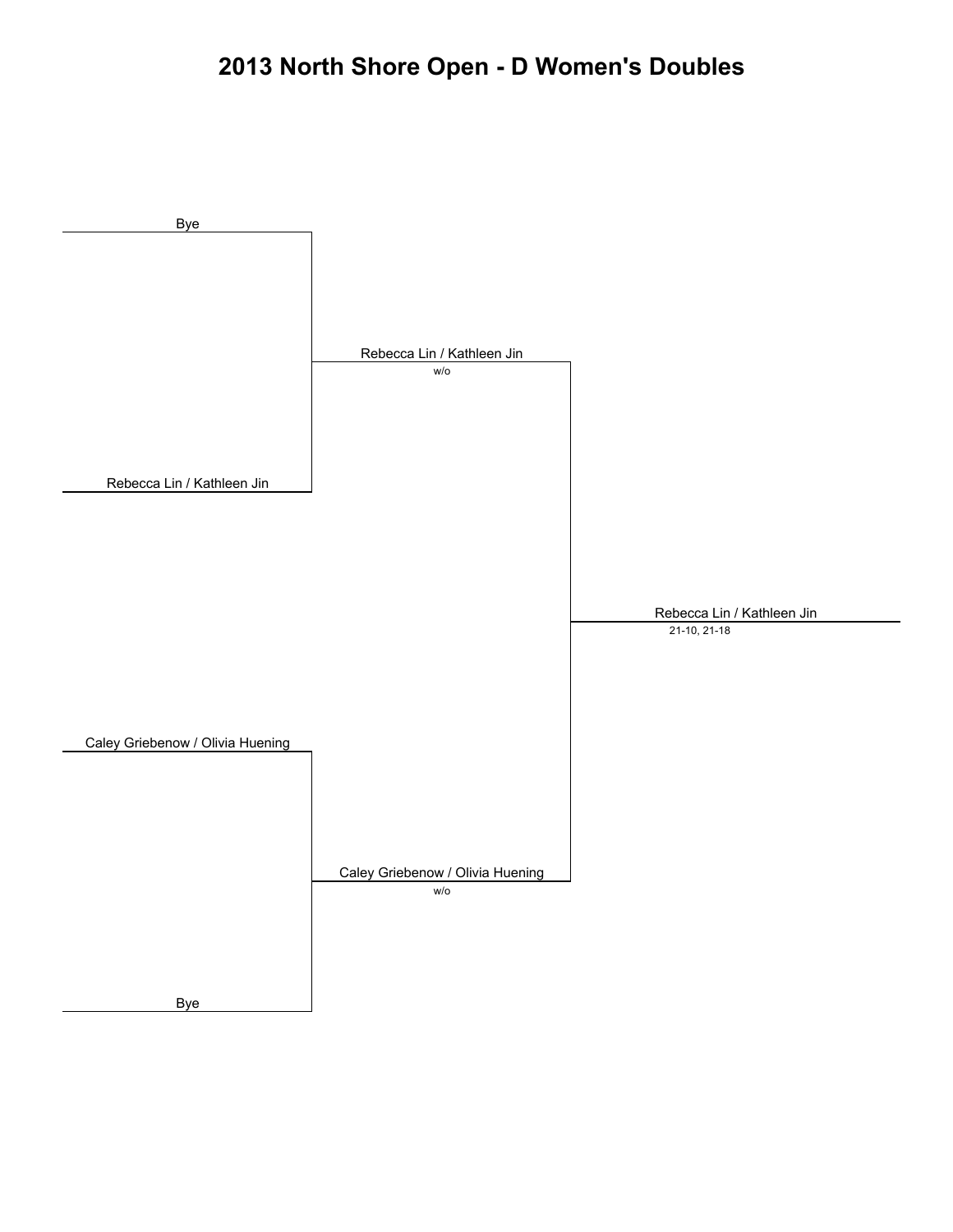### **2014 North Shore Open - A Mixed Doubles**

**Seeds**

1. Ajit Ram / Preethi Gowda

2. Peter Sidorczuk / Allison Doren

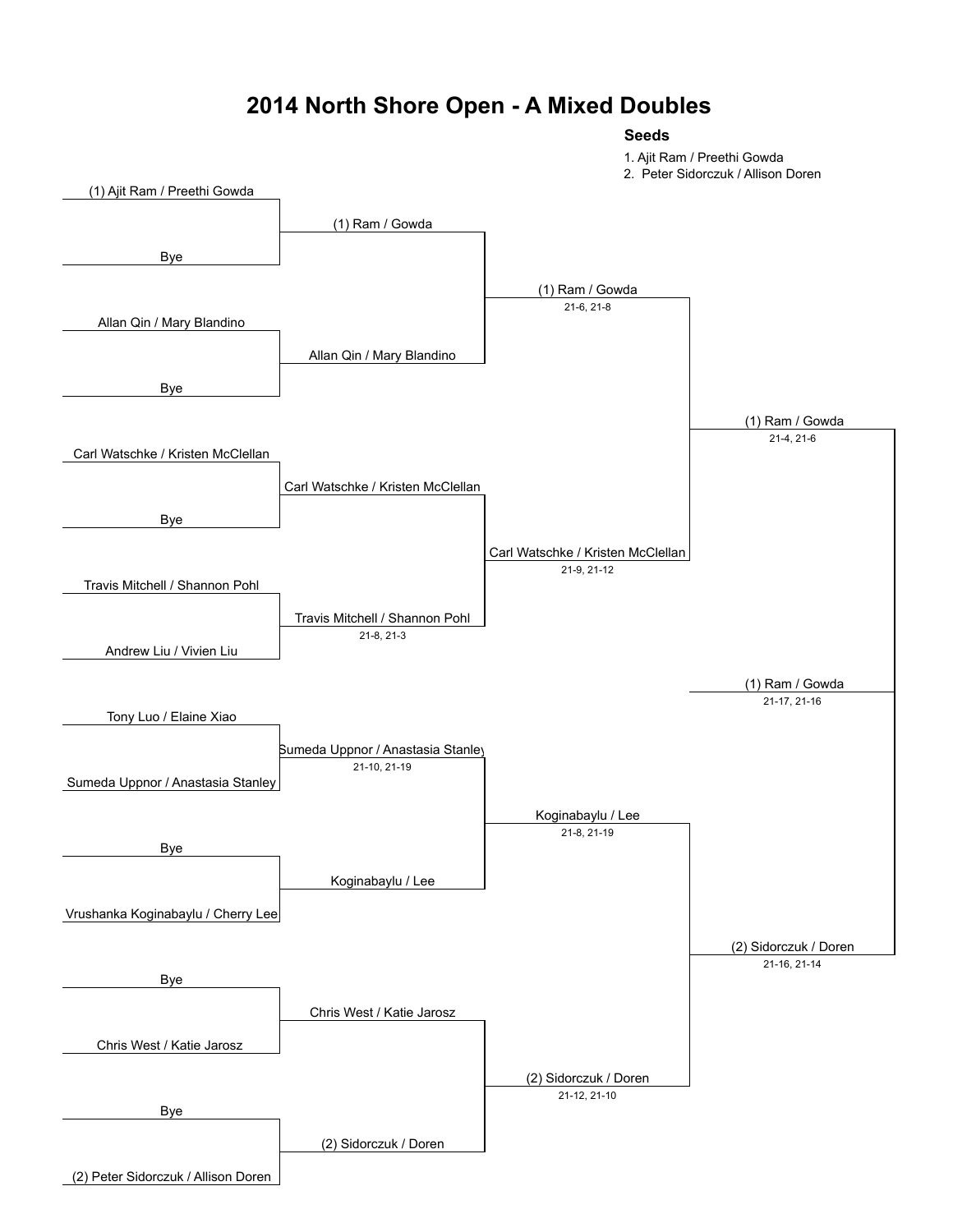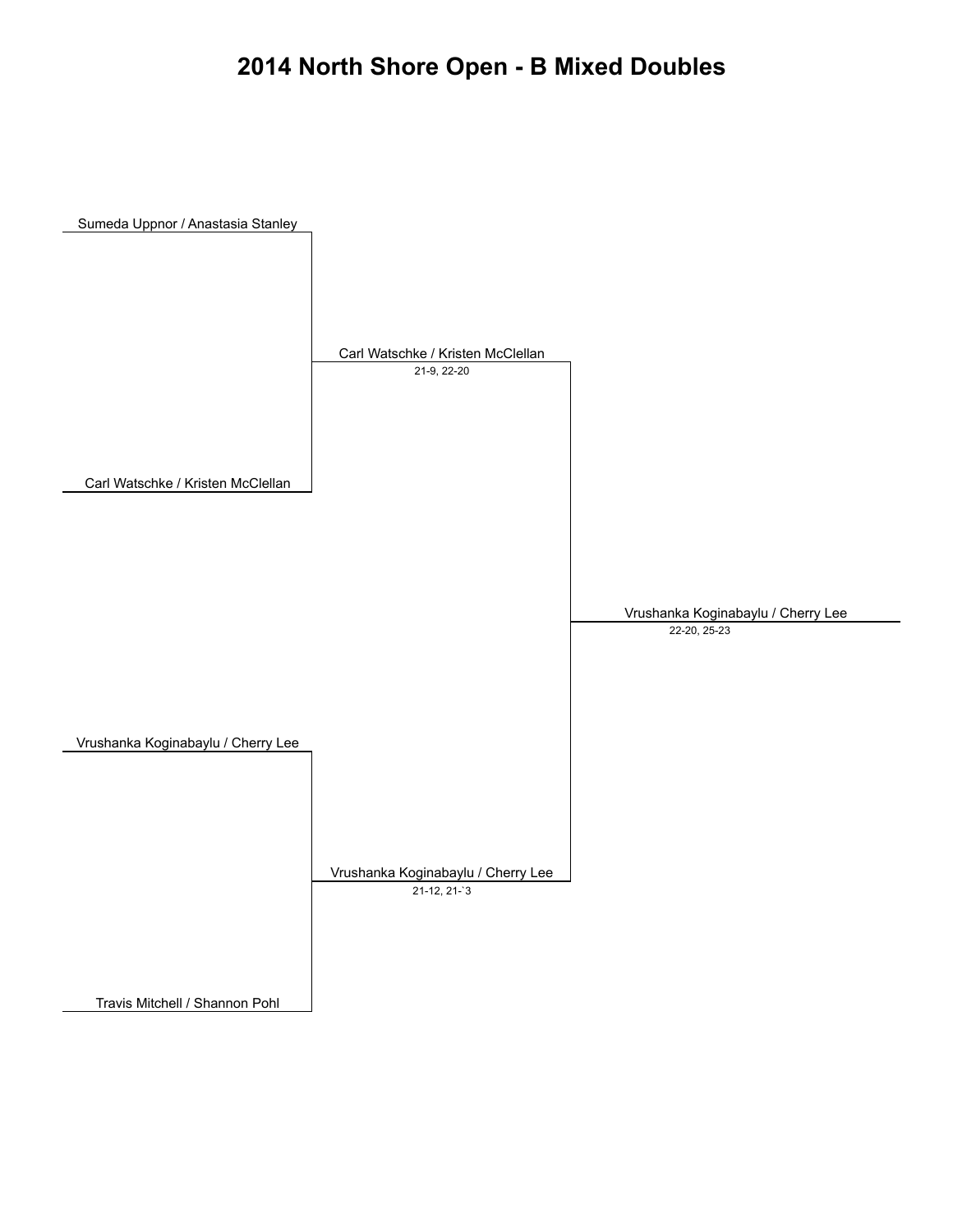